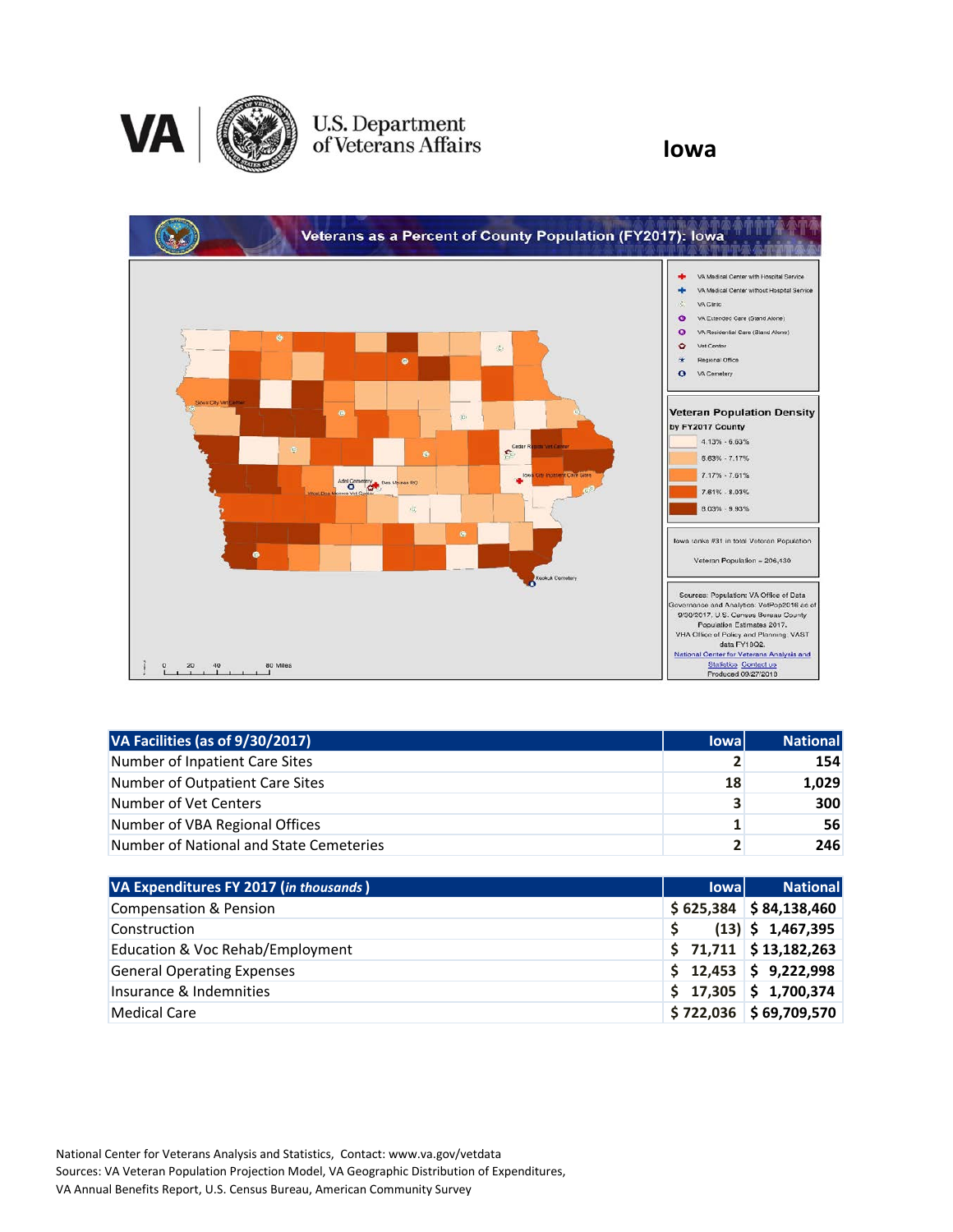

## U.S. Department<br>of Veterans Affairs

## **Iowa**

| Veteran Population (as of 9/30/2017)           | <b>lowal</b> | <b>National</b> |
|------------------------------------------------|--------------|-----------------|
| Number of Veterans                             | 206,430      | 19,998,799      |
| Percent of Adult Population that are Veterans  | 8.92%        | 6.60%           |
| Number of Women Veterans                       | 15,140       | 1,882,848       |
| Percent of Women Veterans                      | 7.33%        | 9.41%           |
| Number of Military Retirees                    | 13,333       | 2,156,647       |
| Percent of Veterans that are Military Retirees | 6.46%        | 10.78%          |
| Number of Veterans Age 65 and Over             | 109,121      | 9,410,179       |
| Percent of Veterans Age 65 and Over            | 52.86%       | 47.05%          |







| VA Healthcare and Benefits (as of 9/30/2017)         | <b>lowal</b> | <b>National</b> |
|------------------------------------------------------|--------------|-----------------|
| Number of Veterans Receiving Disability Compensation | 40,560       | 4,552,819       |
| Number of Veterans Receiving Pension                 | 2,789        | 276,570         |
| Number of Dependency & Indemnity Comp Beneficiaries  | 3,233        | 411,390         |
| Number of Education Beneficiaries                    | 21,143       | 987,577         |
| Number of Enrollees in VA Healthcare System          | 98,809       | 9,116,200       |
| Number of Unique Patients Treated                    | 70,860       | 6,035,183       |